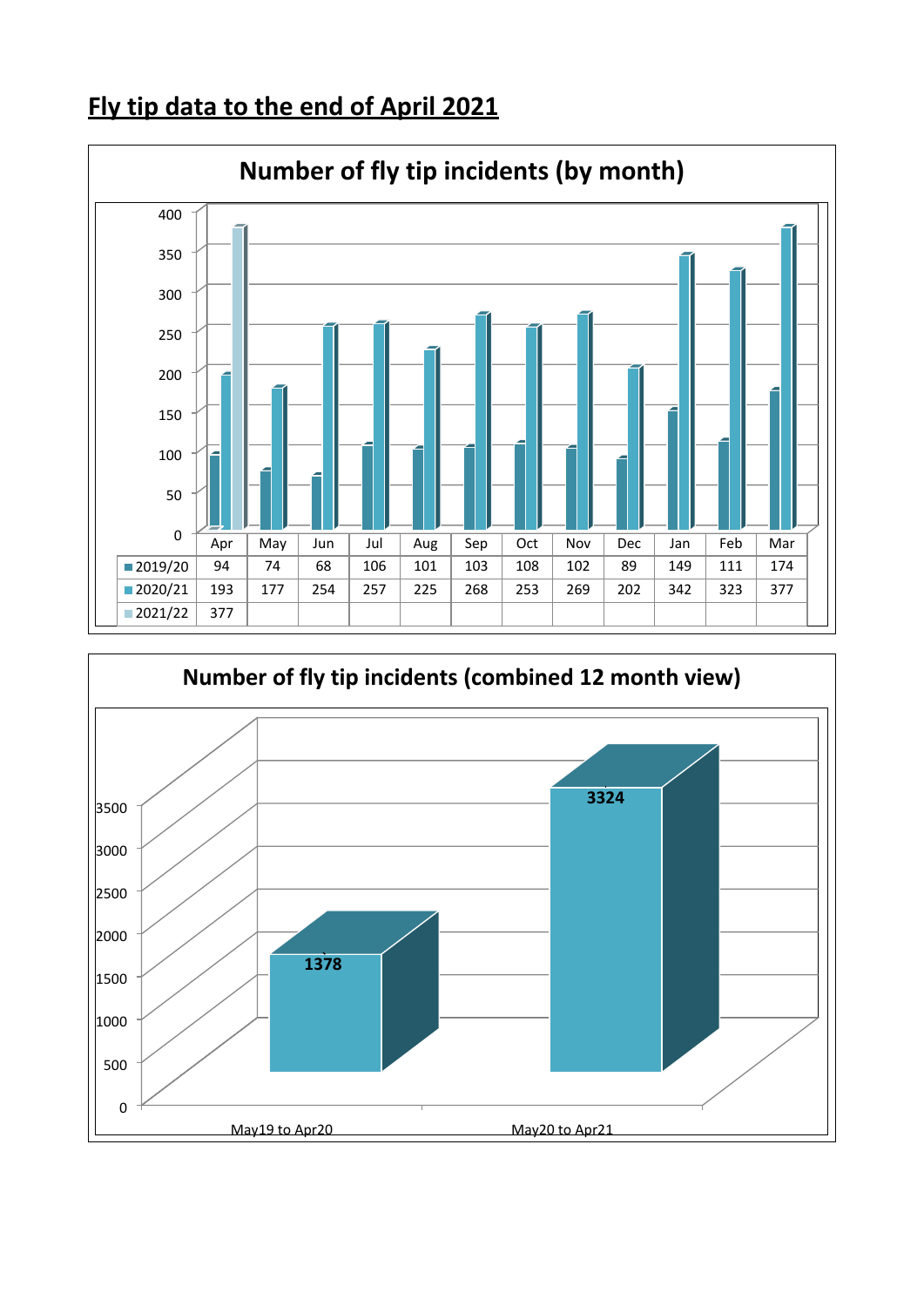

## **Fly tip incidents by type**

May19 to Apr20 May20 to Apr21

| <b>Primary waste type</b>      | May19 to Apr20 | May20 to Apr21 |
|--------------------------------|----------------|----------------|
| <b>Animal Carcass</b>          | 11             | 29             |
| Asbestos                       | 8              | 11             |
| Black Bag - Commercial         | 7              | 23             |
| Black Bag - Domestic           | 312            | 1303           |
| <b>Chemical Drums and Fuel</b> | 4              | 13             |
| Clinical                       | 0              | 2              |
| Construction                   | 39             | 83             |
| <b>Other Electrical</b>        | 33             | 69             |
| <b>White Goods</b>             | 47             | 83             |
| Green                          | 36             | 71             |
| <b>Other House</b>             | 718            | 1422           |
| Other (unidentified)           | 74             | 61             |
| <b>Tyre</b>                    | 59             | 83             |
| Vehicle                        | 13             | 30             |
| Other commercial               | 17             | 41             |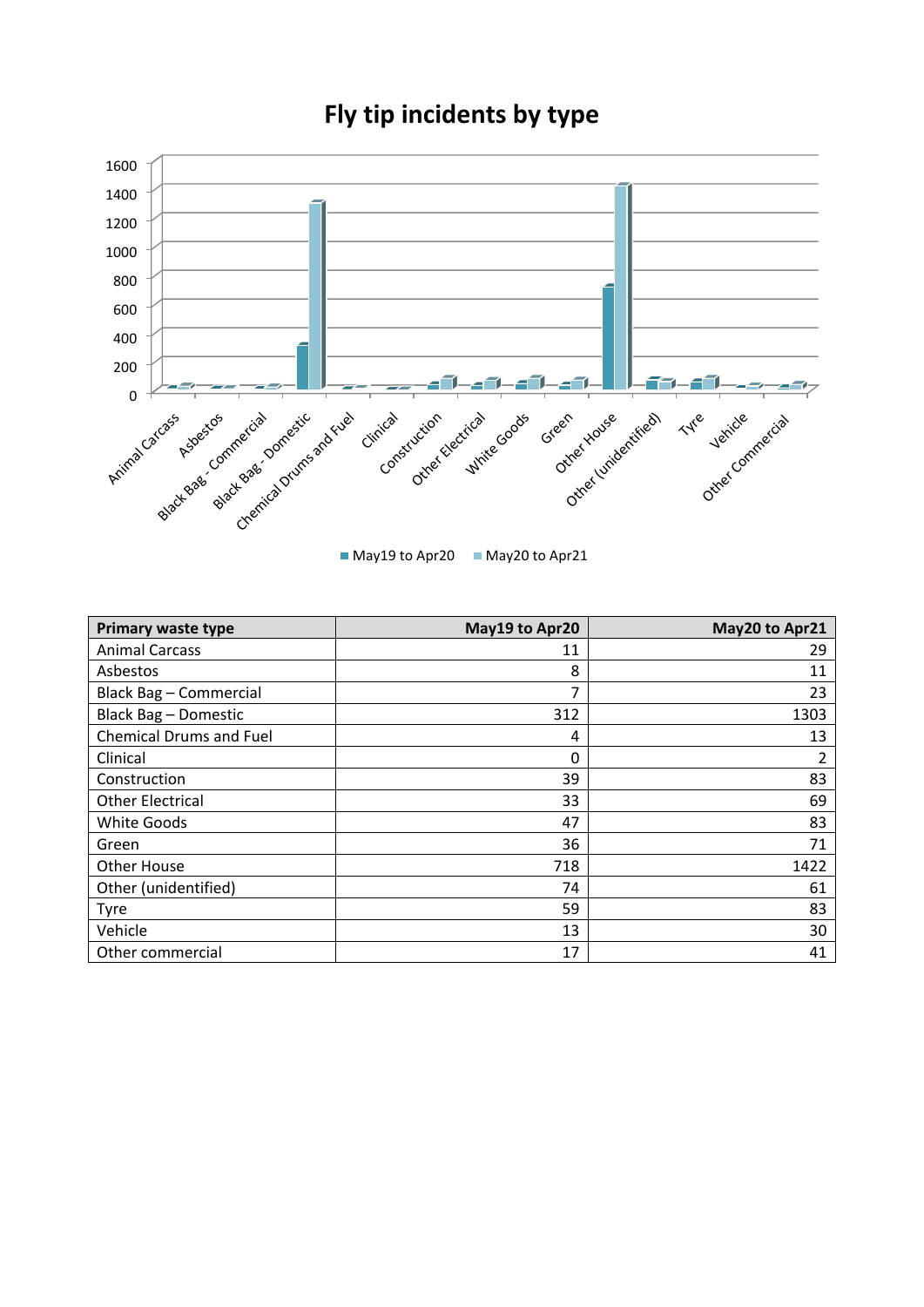

**'Other household' items**

This does not correspond exactly to the number of 'other household' items overall because there may be multiple types of items in one 'other household' incident.



## **Fly tip incidents by volume**